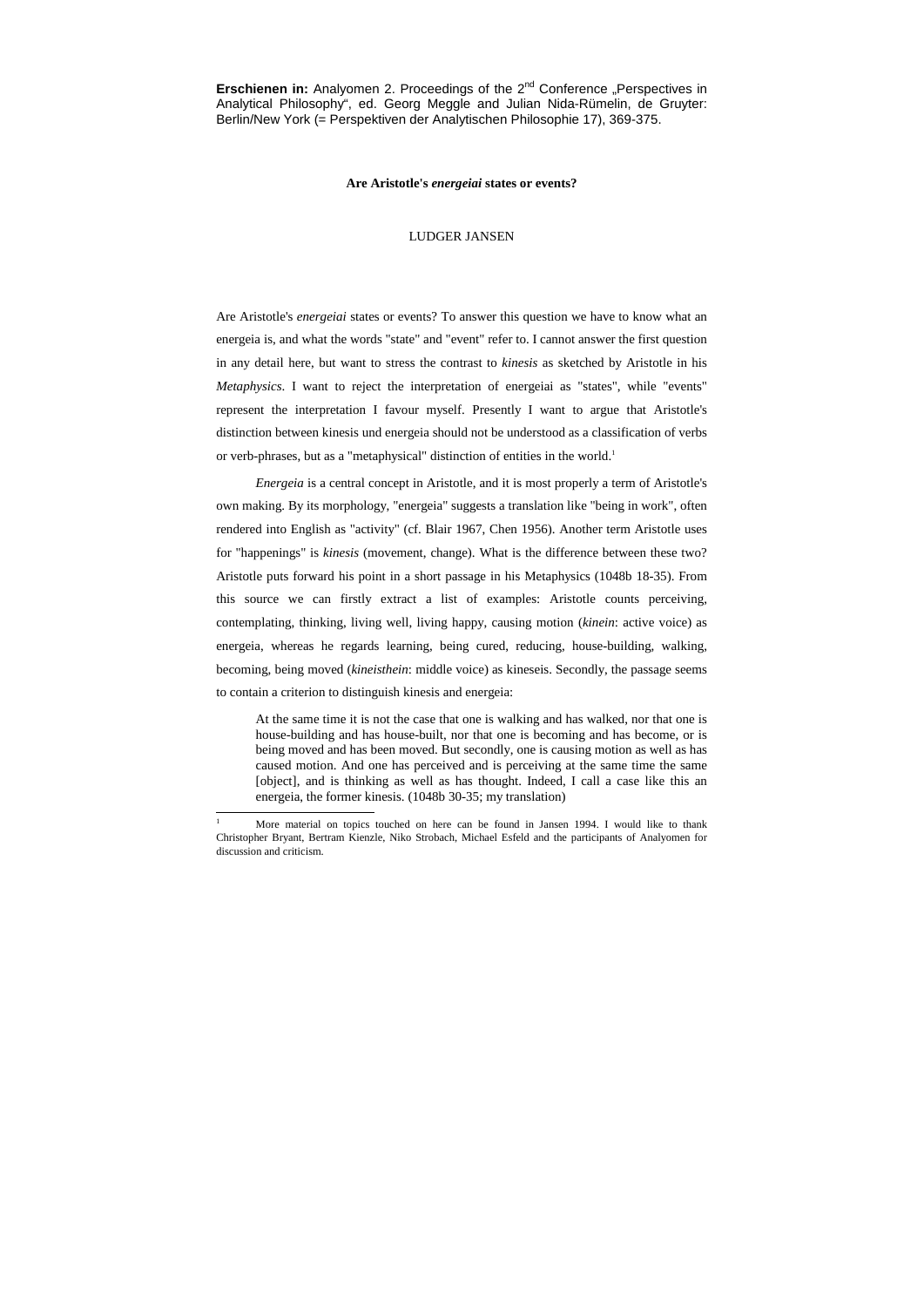This presumed criterion has been called "tense test" in the literature, because its principle is to contrast the Greek present tense (rendered into the Englisch present progressive) and the Greek perfect tense (rendered into the English simple perfect). But at a closer look this test does not rely on a mere different in *tense* (being the relation between the time of utterance and the time of evalution of a sentence; cf. Bybee 1992), but draws rather on an *aspectual* distinction (cf. Potts 1967, Mourelatos 1978). It contrasts *perfective aspect* (English simple form, Greek present system), which describes e.g. an action as whole from a point of view temporally outside of this action, with *imperfective aspect* (English continuous form, Greek present system), which views an action from the "inside" as still happening (cf. Kienzle 1994). Therefore I prefer to call this criterion "perfect test".

(LL) "Perceiving" is an energeia-verb if and only if "Jones is perceiving" and "Jones has perceived" are asserted by a competent speaker at the same time.<sup>2</sup>

(MM) Perceiving is an energeia if and only if Jones is perceiving and Jones has perceived at the same time.<sup>3</sup>

But what is it a criterion for? Is it a method to distinguish verbs like "walking" from verbs like "thinking" by contrasting grammatically formed sentences differing in the morphology of their verbs? This I call a *linguistic criterion*, because the objects of the test are linguistic entities, i.e. sentences. It would be a criterion for a *linguistic distinction*, because it parts off verbs in two groups (i.e. two "aspectual classes"). In this version, the perfect test would run e.g. like this:

Or is the perfect test a criterion to distinguish, say, happenings in the world by means of properties of these happenings? This I call a *metaphysical distinction*, because it distinguishes two groups of entities (which are not necessarily substances) "in the world". Furthermore, I call it a *metaphysical criterion*, because it refers to properties found in the world, rather than in language (but not independent of language):

l

<sup>2</sup> Or, more formally: Let p be any well-formed English sentence using the verb "V-ing" in the present progressive as the predicate and q the sentence one gets when transforming the predicate of p into simple perfect. "V-ing" is an energeia-verb iff p and q are asserted by an competent speaker at the same time. "V-ing" is a kinesis-verb iff p and q are never asserted simultaneously by a competent speaker.

<sup>3</sup> Again in formulae: V-ing is an energeia iff for all x: If x is is V-ing, then x has V-ed. V-ing is a kinesis iff for all x: If x is V-ing (from A to B during a time C) the x has not V-ed (from A to B during C).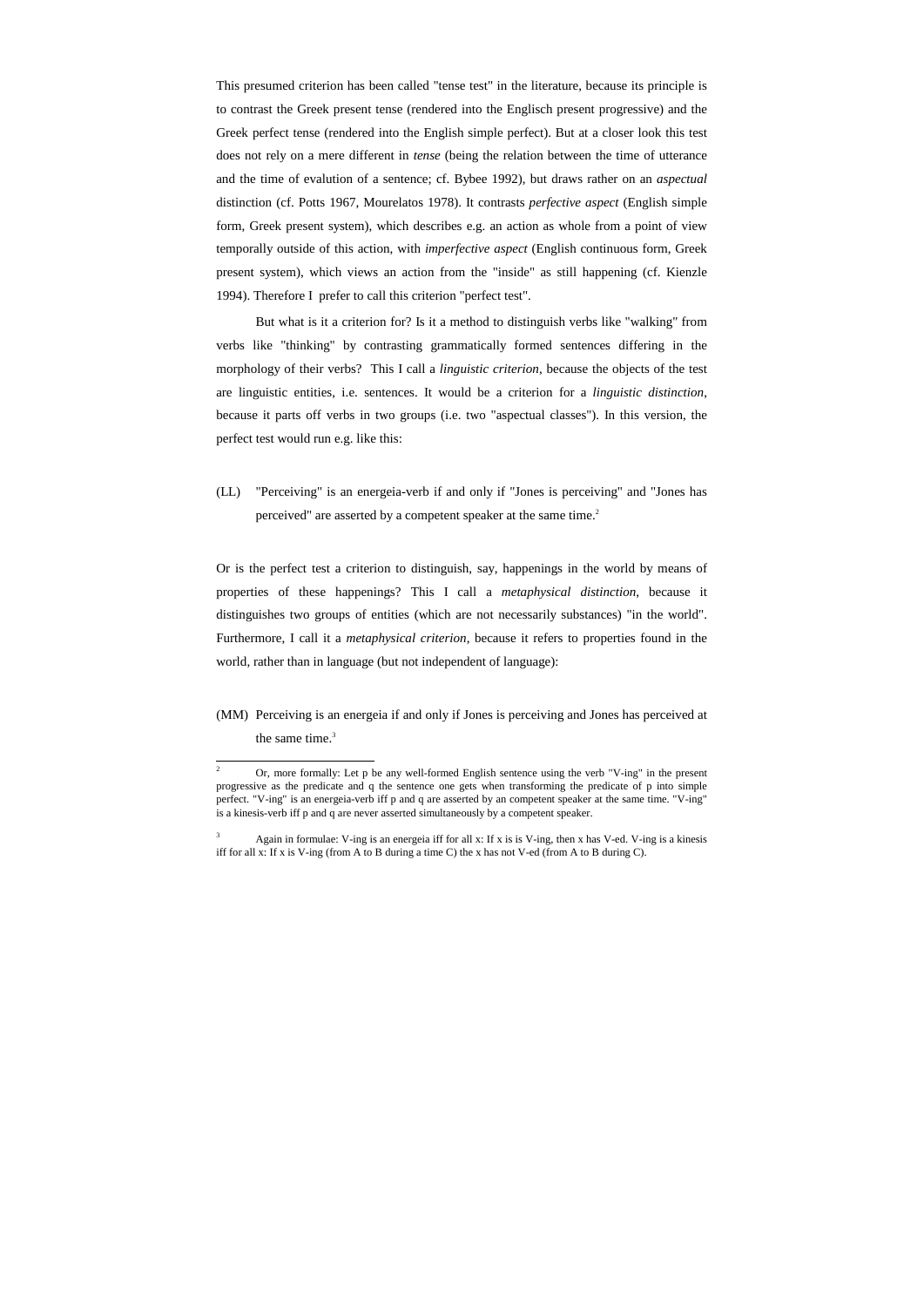Under the influence of "linguistic philosophy", the perfect test has often been interpreted as a linguistic criterion for a linguistic distinction (LL-reading).<sup>4</sup> Linguistic verb classifications as proposed by Zeno Vendler  $(1957)^5$  or Anthony Kenny  $(1963)$  have been used by their authors or their successors to get a grip on the kinesis/energeia distinction. Kenny, for example, distinguishes between static verbs, performance verbs and activity verbs:

Let V be an English verb. V is a static verb, if and only if it has not a continuous form. V is an action verb, if and only if it has a continuous tense. An action verb V is a performance verb, if and only if "A is V-ing" implies "A has not V-ed". An action verb V is an activity verb, if and only if "A is V-ing" does not imply "A has not Ved".

Of course, hybrid versions of these readings are also possible. E.g. the linguistic criterion is often supposed to yield a metaphysical distinction. Such an (ML)-reading is explicitly intended by Alexander Mourelatos (1978) and is even laxly made by Kenny: "I shall call verbs [...] `static verbs´ and say that they stand for states" (Kenny 1963, 172). Thus Kenny often speaks simply about states, performances and activities, rather than of static verbs, performance verbs and activity verbs. "States" then must correspond to the Fregean "Sinn" of the static verbs, as their extensions ("Bedeutung") obviously are the classes of objects of which they can be truely predicated of.

It has been suggested by Kenny himself that both static or performance verbs are energeia verbs. John Ackrill (1965),<sup>6</sup> on the other hand, identifies performances as energeia, whereas Daniel Graham (1980) insists, that states only are energeiai. This multitude of different opinions in the (LL)-reading camp should make us suspicious, and it is this kind of interpretation against which I will argue (and out of which I took the "states" as paradigm). I want now to argue, that neither the kinesis/energeia distinction can be seen as a linguistic distinction, nor is the reading as a linguistic criterion apt to Aristotle's perfect test.

l

<sup>4</sup> Of course, hybrid versions of these readings are also possible. E.g. the linguistic criterion is often supposed to yield a metaphysical distinction. Such an (ML)-reading is implicit e.g. in Kenny 1963 and explicit in Mourelatos 1978.

<sup>5</sup> Vendler neither intended nor suggested any connection of his work with anything in Aristotle. Cf. Verkuyl 1994, 359 n. 25. However, his paper became prominent in the interpretation of the kinesis-energeia distinction.

<sup>6</sup> Ackrill is originally refering to Vendler's (1957) classification. Note that Ackrill uses indeed sometimes (MM) in his discussion, but suggests (LL) in his "recapitulation".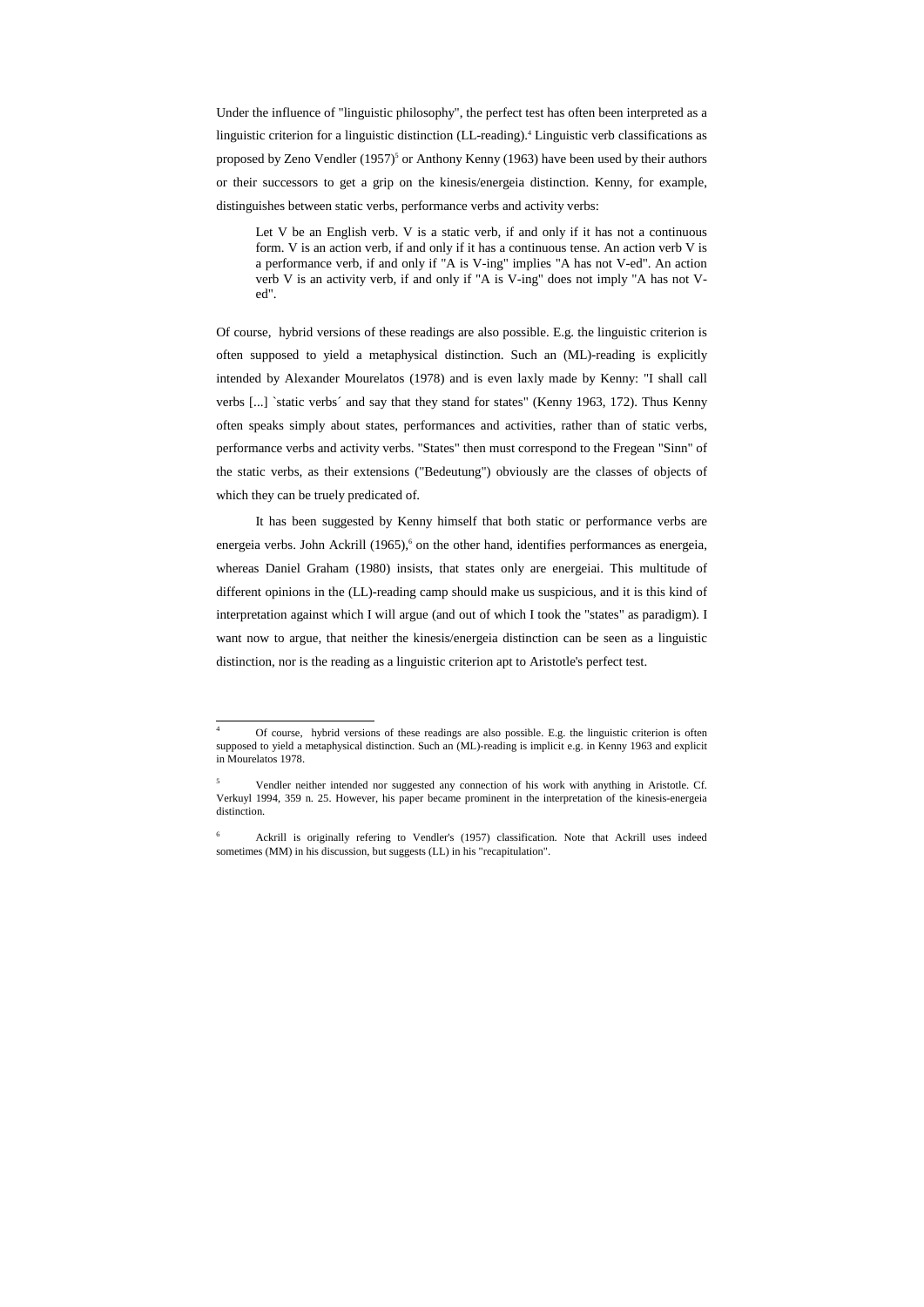(1) The unprejudiced reader of the *Metaphysics* (and also most of the interpreters of Aristotle) will be struck by Aristotle's classification of "walking" as a kinesis. "But how can this be so?", Ackrill (1965, 131) wonders himself, and is after some more argumentation ready to conclude "that there is a serious confusion in Aristotle's exposition of the energeiakinesis distinction" (p. 135), because "his treatment of examples is not in accordance with that distinction" (p. 134). Isn't it the case, that one can assert "Jones is walking" as "Jones has been walking" simultaneously? This problem does not arise with "Jones is walking from Athens to Theben". This sentence is not asserted simultaneously with "Jones has walked from Athens to Theben". But should this not count as an argument against the (LL)-reading rather than against Aristotle's exposition?

The sting which is provided by the example "walking" indicates a systematic problem. Up to now we have treated the aspectual distinctions on which the perfect test is based, as if they were only due to the morphology of the verb. This is not quite right. We can distinguish between the aspect of the verb, i.e. some special morphological features, and the aspect of the sentence, i.e. the difference of the sentence meaning (Frege's "Sinn des Satzes") caused by the aspect of the verb. If we view (following Saussure) a linguistic sign as consisting of its morphological features (which are signifying) and its meaning (which is signified), the aspect of the sentence is what is signified by the aspect of the verb. But the aspect of the sentence is influenced not only by the verb-morphology, but also by e.g. the subject and the object of the sentence. For example, the (LL)-test yields different results for "Jones is walking" and "Jones is walking a mile". And Kenny's criteria treat "Jim crossed the border" differently as "The battalion is crossing the border" (cf. Vendler 1967, 104). Thus, one and the same verb may occur in all three of Kenny's categories. E.g. "understand" may feature as a static verb ("Yes, I understand you"), a performance verb (Please understand (get the point) that I am only trying to help you"; "Once Lisa understood (grasped) what Henry's intentions were, she lost all interest in him") or as an activity verb ("I am understanding more about quantum mechanics as each day goes by"). In general, a verb which is an activity verb with undistributed plural objects, is a performance verb with distributed plural objects: "He is killing the seals" implies that he has not yet killed all the seals, hence "He has killed the seals" cannot be asserted, whereas "He is killing seals" and "He has killed seals" can be asserted simultaneously.

Thus, if Aristotle intends a mutually exclusive classification (as I think he does), the kinesis/energeia distinction cannot be a linguistic one.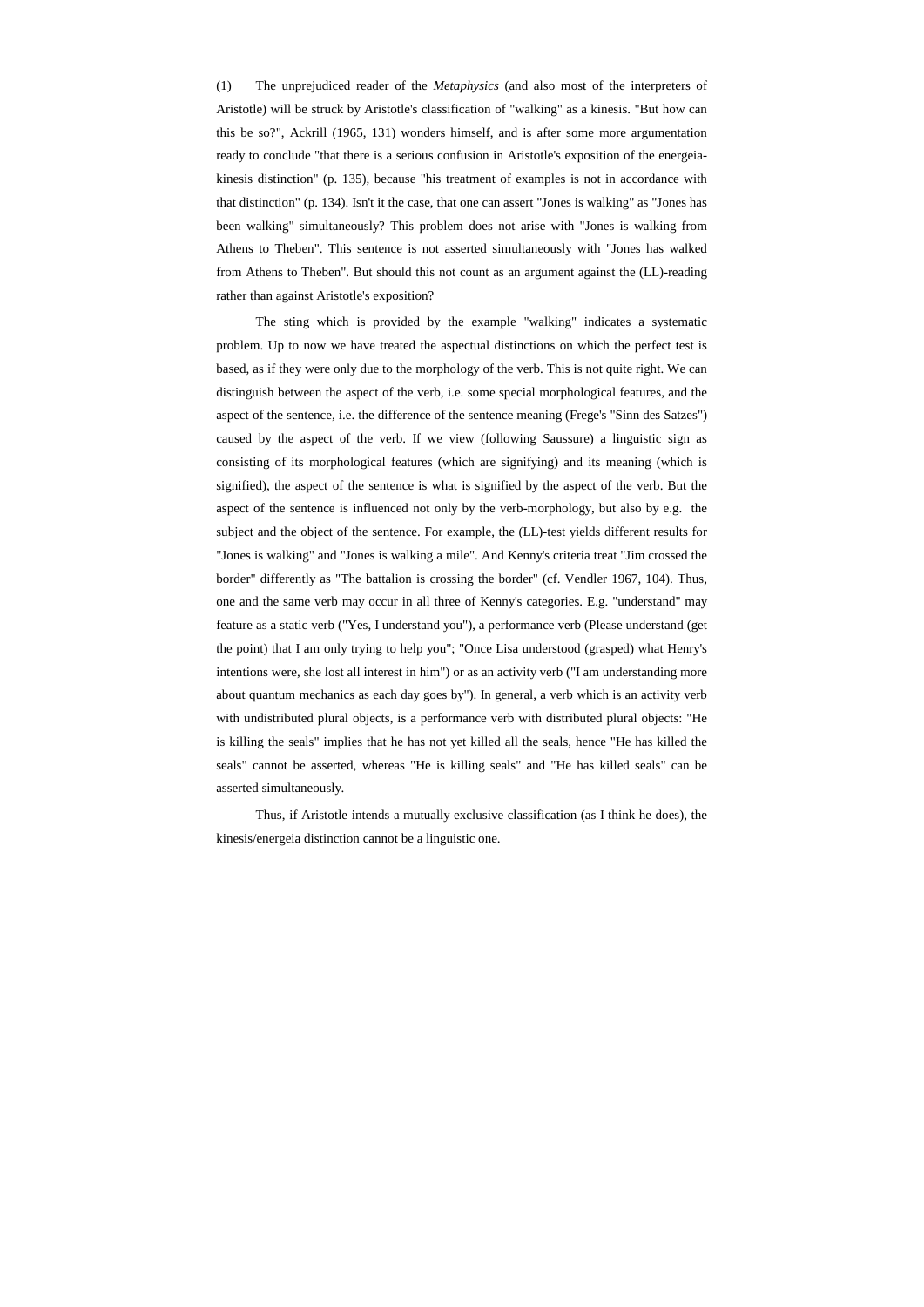(2) Neither can the perfect test be a linguistic criterion. Were it such, it would depend on accidental natural language phenomena, and different languages could yield different classifications. E.g. it was necessary for Kenny to introduce static verbs as a third class, which is at best *ad hoc*. But the main argument is again Aristotle's own list of examples. We cannot classify "walking" as a kinesis while accepting a linguistic criterion. Even in Greek a linguistic criterion would not be without difficulties.<sup>7</sup> For Aristotle regards *hedone* (pleasure) to be an energeia of the soul, but the verb "*hedesthai*" has no perfect. Thus, the perfect test cannot operate. It is no wonder that Aristotle proposes in the Nicomachean Ethics another criterion when discussing "*hedesthai*", the "quickly-slowly test": A kinesis can be performed quickly or slowly, while an energeia cannot. One can walk quickly, but not enjoy quickly.

 Therefore I think (MM) is the most adequate reading of the perfect test. (MM) is able to reconcile the perfect test with Aristotle's list of examples. Therefore, the group of interpretations, of which I took "states" amd "static verbs" as being paradigmatic, must be rejected. Nevertheless, it would go to far, to say there is no connection between verbs and energeia at all. I will come back to this issue later.<sup>8</sup>

 Now it is time to put forward my own suggestion: Energeia are events, and so are kineseis. Of course, there is much discussion about what events "are". At first, "event" is meant as a philosophers' technical term, denoting some entity in the world. For more details about these entities called events, a usage-theory of meaning will serve my purposes here. Three important topics connected with philosophical talk about events I want to mention here. Firstly, e.g. the English language has many nouns which are verb-nominalazations (cf. Chomsky 1970). Such nouns, like "a walk", "the marriage", "the thinking" and so on, are said to denote events (cf. Bennett 1988). Secondly, Donald Davidson (1980) uses quantification over events to analyse logical relations of action-sentences. Thirdly, both linguisticians and logicians use events as the common core of sentences in different verbal aspects in order to clarify logical connections between e.g. sentences with verbs in simple and progressive form (cf. Galton 1984, Kienzle 1994).

-

"metaphysical" background of sentences with verbs of perception or enjoyment, which causes Ackrill's aporia.

<sup>7</sup> And thus it is not enough to say that the distinction in Met. 1048b 18-35 was obvious for any then native speaker of Greek, as Graham 1980 suggests.

<sup>8</sup> Critics of Ackrills's aporetic account of the kinesis-energeia distinction use to focus the reader's attention anew: Penner 1970 stresses the deep structure of sentences as opposed to their surface structure, while Liske 1992 refers to Aristotle's epistemology. I.e. both revive the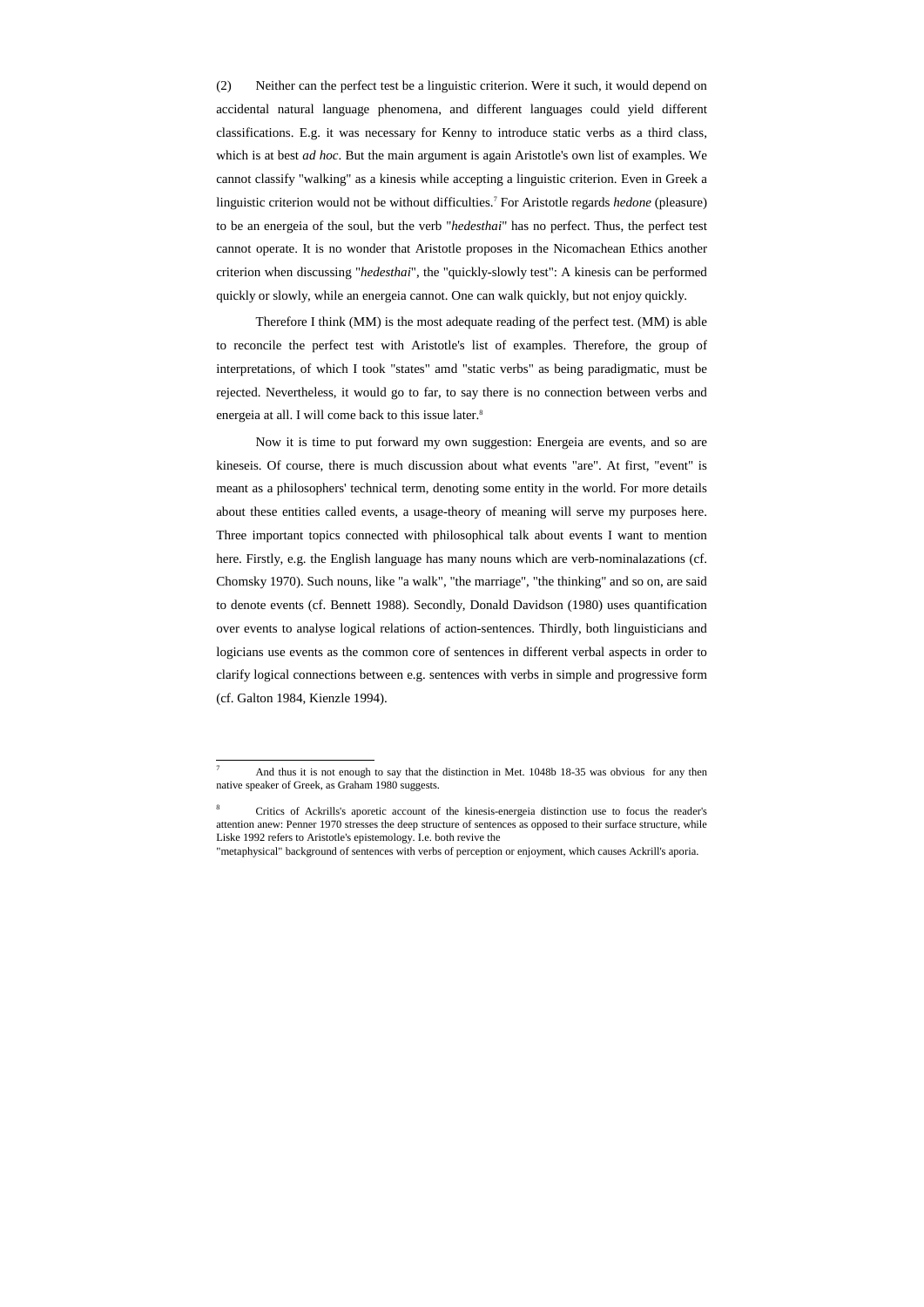It is certainly not a conclusive proof, but at least a promising hint, that all three topics are touched on in Met. 1048b 18-35. The perfect test is nothing else as a test exploiting logical relations between action-sentences. And I have already noted that not only the tenses, but the aspects of the verb are essential for this test. Lastly, Aristotle uses verbnominalizations to introduce the problem (1048b 19) and to give examples (1048b 29): "the reducing", "reduction",<sup>9</sup> "learning-progress", "walk", "house-construction". To be sure, these are all kinesis, thus there is no philological evidence in this passage for verb-nominalizations as far as energeia are concerned. But the same strategies of nominalization work for energeia, too, both in Greek and in English: "the thinking", "perception", "the good life".

 My aim here was to show that Aristotle's energeia are not "states" but "events". I have shown that Aristotle's examples cannot be reconciled with the perfect test within a linguistic interpretation. Therefore neither "states", nor "static verbs", nor "performative verbs" seem to be a sufficient interpretation. On the other hand, Aristotle uses energeia in some of the cardinal contextes of analysis, where modern philosophers talk about events. My hope therefore is that re-reading Aristotle can be made fertile for the analysis of events and actions.

## **References**

- Ackrill, John L.: Aristotle's Distinction between energeia and kinesis. In: *New Essays on Plato and Aristotle*, ed. by Renford Bambrough, London 1965, 121-141.
- *Aristotle's Metaphysics*. A revised text with introduction and commentary, 2 vols., ed. by W. D. Ross, Oxford 1924.
- Bennett, Jonathan: *Events and their Names*. Oxford 1988.
- Blair, Georg: The meaning of 'energeia' and 'entelecheia' in Aristotle. *International Philosophical Quaterly* 7 (1967), 101-117.
- Bybee, Joan L.: Tense, Aspect, and Mood. In: *International Encyclopedia of Linguistics*, ed. by William Bright, New York and Oxford 1992, vol. 4., 144-145.
- Chen, Chung-Hwan: Different meanings of the term energeia in the philosophy of Aristoltle.*Philosophy and Phenemonenological Research* 17 (1956), 56-65.

<sup>&</sup>lt;sup>9</sup> Note that Aristotle does indeed use both forms of these different forms of nominalization in the same sentence 1048b 19, by way of which, as I think, he wants to illustrate his point.